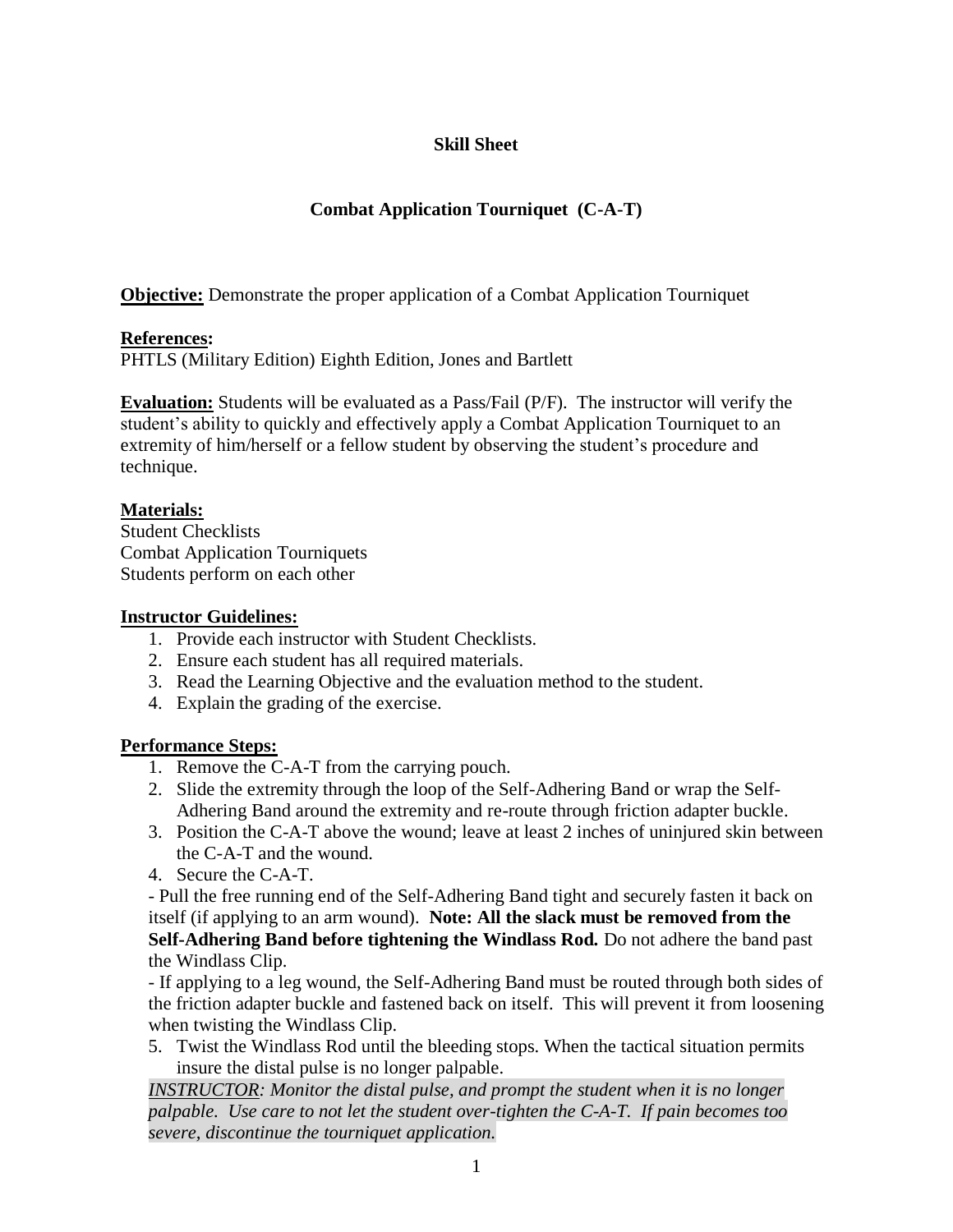6. Lock the rod in place with the Windlass Clip.

*NOTE: For added security (and always before moving the casualty), secure the Windlass Rod with the Windlass Strap. For smaller extremities, continue to wind the Self-Adhering Band across the Windlass Clip and secure it under the Windlass Strap.*

- 7. Grasp the Windlass Strap, pull it tight and adhere it to the Velcro on the Windlass Clip.
- 8. Release and remove the tourniquet.
- 9. Note that on a real casualty, the date and time the C-A-T was applied would be recorded when tactically feasible.
- 10. Note that a wound to a real casualty would be dressed, and the casualty would be transported to definitive treatment as dictated by the tactical situation and TCCC guidelines.

| <b>Task</b>                                                       | <b>Completed</b> |         |                 |
|-------------------------------------------------------------------|------------------|---------|-----------------|
|                                                                   | 1 <sub>st</sub>  | 2nd     | 3 <sup>rd</sup> |
| Removed the C-A-T from the carrying pouch.                        | P / F            | P / F   | P / F           |
|                                                                   |                  |         |                 |
| Slide the wounded extremity through the loop of the Self-         | P<br>/ F         | P / F   | P<br>/ F        |
| Adhering Band or wrap around extremity.                           |                  |         |                 |
| Positioned the C-A-T above simulated wound site; left at least 2  | P / F            | P / F   | / F<br>P        |
| inches of uninjured skin between the C-A-T and the wound site.    |                  |         |                 |
| Twisted the Windlass Rod until the distal pulse was no longer     | P / F            | P / F   | P / F           |
| palpable.                                                         |                  |         |                 |
| Locked the rod in place with the Windlass Clip.                   | P<br>F           | P.<br>F | / F<br>P        |
| Grasped the Windlass Strap, pulled it tight and adhered it to the | P / F            | P / F   | P / F           |
| Velcro on the Windlass Clip.                                      |                  |         |                 |
| Verbalized using a marker to draw a "T" on the casualty's         | P<br>/ F         | P / F   | P / F           |
| forehead and recorded the date and time the C-A-T was             |                  |         |                 |
| applied.                                                          |                  |         |                 |

#### **Control Bleeding using a Combat Application Tourniquet**